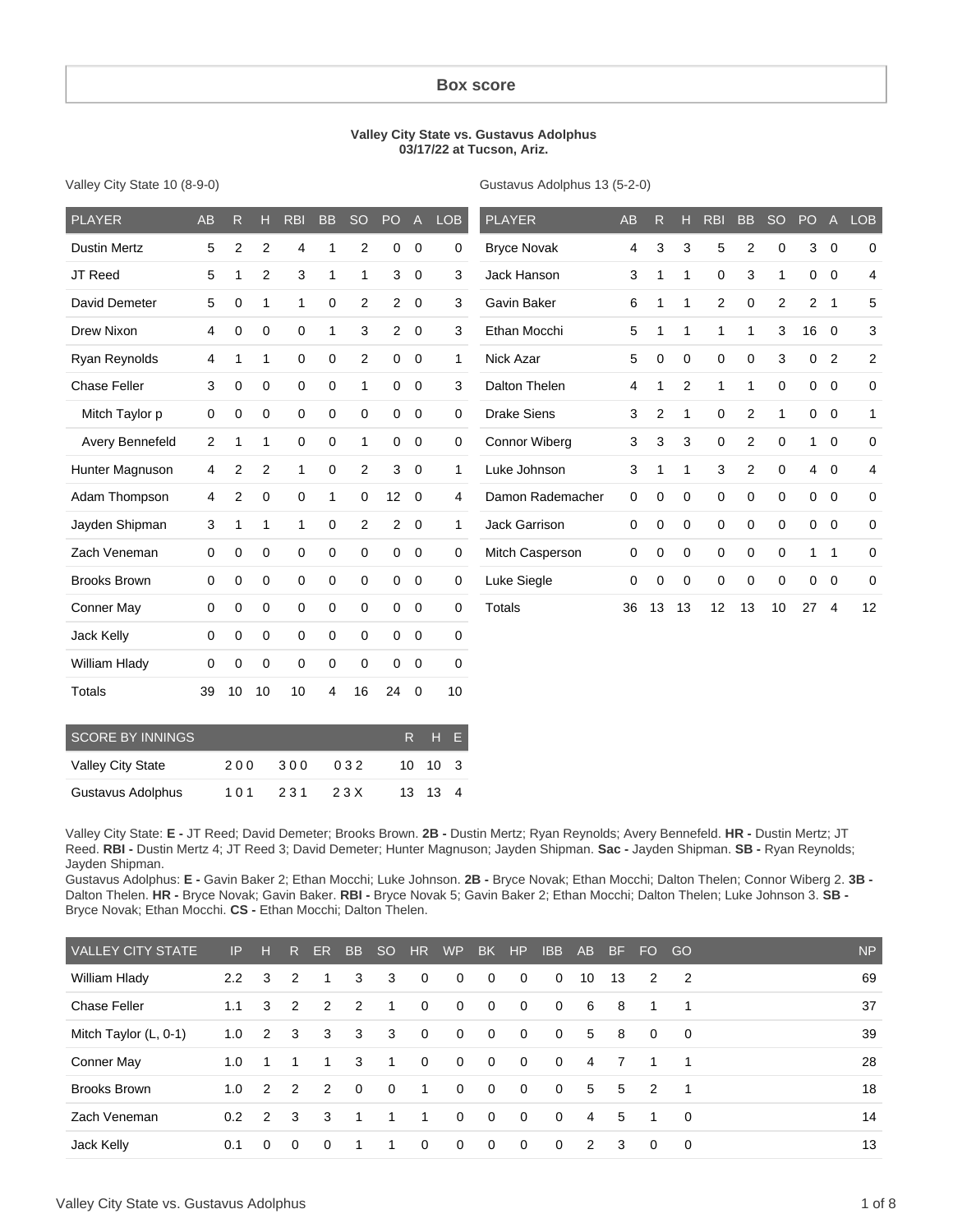| <b>GUSTAVUS ADOLPHUS</b> | IP  | н            | R.             | ER             | <b>BB</b>      | SO.                     | HR.            | <b>WP</b> | <b>BK</b>               | HP                      | <b>IBB</b>     | AB             | <b>BF</b> | <b>FO</b> | - GO           | <b>NP</b>     |
|--------------------------|-----|--------------|----------------|----------------|----------------|-------------------------|----------------|-----------|-------------------------|-------------------------|----------------|----------------|-----------|-----------|----------------|---------------|
| Mitch Casperson          | 4.0 | 5            | 5              | 4              | $\overline{1}$ | 9                       | 2              | $\Omega$  | $\Omega$                | $\overline{2}$          | $\Omega$       | 18             | - 21      |           | 1              | 81            |
| Luke Siegle (W, 1-0)     | 3.0 |              | $\Omega$       | - 0            | - 1            | $\overline{4}$          | $\Omega$       | $\Omega$  | $\overline{0}$          | $\Omega$                | $\Omega$       | 10             | 11        | 3         | $\overline{1}$ | 46            |
| Jack Garrison            | 0.1 |              | 3              | $\overline{2}$ | 2              | $\Omega$                | $\overline{0}$ | $\Omega$  | $\overline{\mathbf{0}}$ | $\overline{\mathbf{1}}$ | $\Omega$       | $\overline{2}$ | - 6       | -1        | $\Omega$       | 26            |
| Damon Rademacher (Sv, 1) | 1.2 | $\mathbf{3}$ | $\overline{2}$ | - 1            | $\Omega$       | $\overline{\mathbf{3}}$ | $\Omega$       | $\Omega$  | $\Omega$                | $\Omega$                | $\Omega$       | 9              | -9        | $\Omega$  | - 1            | 30            |
| Totals                   | 9.0 | 10           | -10            |                | 4              | 16                      | 2              | $\Omega$  | $\mathbf{0}$            | -3                      | $\overline{0}$ | 39             | 47        | 5         | 3              | 0030026081046 |

Valley City State: **Batters Faced -** Chase Feller 8; Mitch Taylor 8; Zach Veneman 5; Brooks Brown 5; Conner May 7; Jack Kelly 3; William Hlady 13.

Gustavus Adolphus: **Batters Faced -** Damon Rademacher 9; Jack Garrison 6; Mitch Casperson 21; Luke Siegle 11. **HBP -** Jack Garrison; Mitch Casperson 2.

**Start:** 14:30 PM **Duration: Attendance:**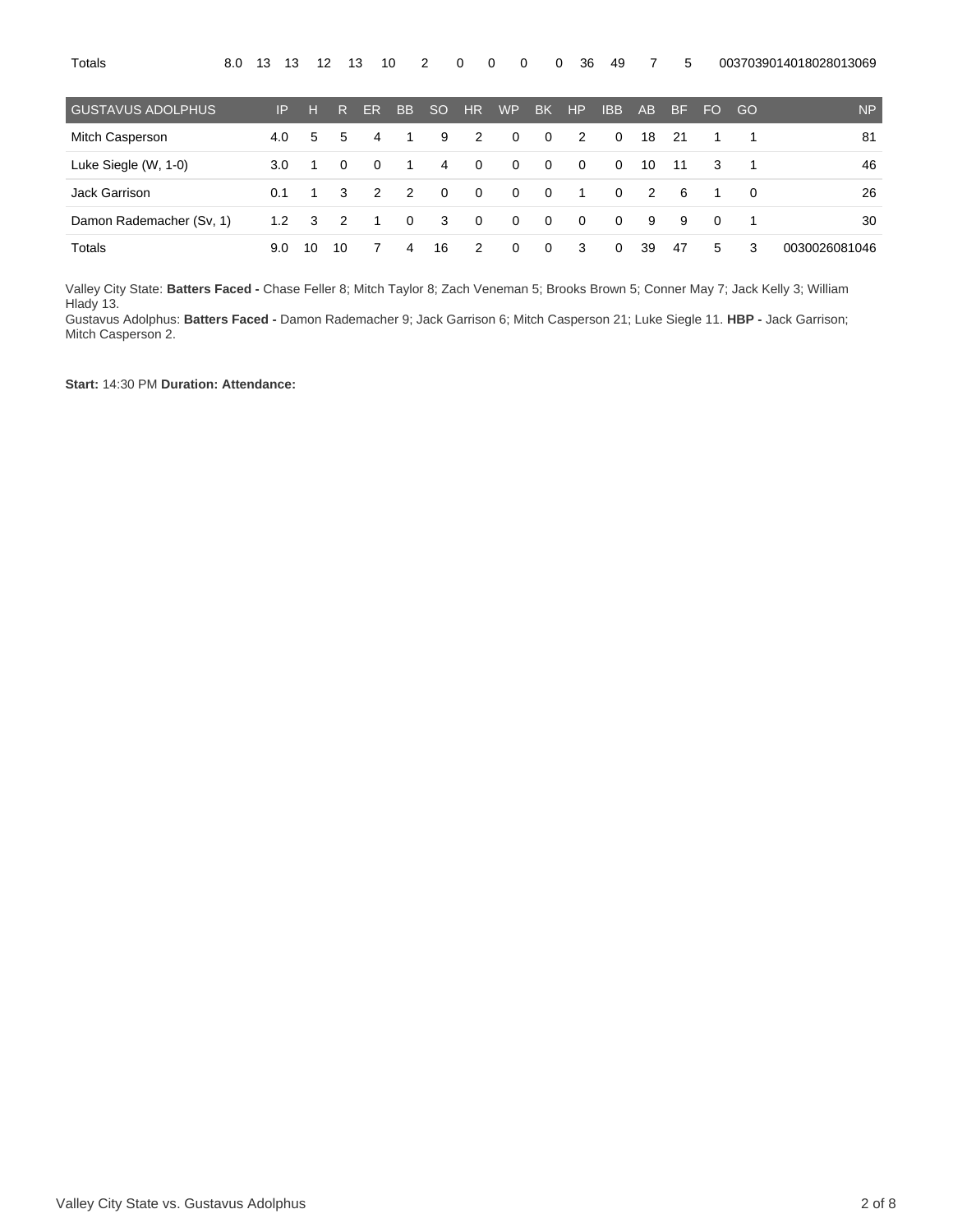# **Scoring Summary**

| <b>INNINGS</b>                  | <b>PLAY</b>                                                                                          | $V - H$ |
|---------------------------------|------------------------------------------------------------------------------------------------------|---------|
| Valley City State<br>1st        | Reed homers on a fly ball to right field. Mertz scores                                               | $0 - 0$ |
| Gustavus Adolphus<br>1st        | Novak scores on the same error                                                                       | $0 - 0$ |
| Gustavus Adolphus<br>3rd        | Mocchi doubles on a fly ball to center fielder Reed. Hanson scores                                   | $0 - 0$ |
| <b>Valley City State</b><br>4th | Mertz homers on a fly ball to left field. Thompson scores. Shipman scores                            | $0 - 0$ |
| Gustavus Adolphus<br>4th        | Novak singles on a ground ball to left fielder Mertz. Siens scores. Wiberg scores                    | $0 - 0$ |
| Gustavus Adolphus<br>5th        | Johnson singles on a ground ball to center fielder Reed. Thelen scores. Siens scores. Wiberg scores  | $0 - 0$ |
| Gustavus Adolphus<br>6th        | Thelen triples on a line drive to right fielder Nixon. Mocchi scores                                 | $0 - 0$ |
| Gustavus Adolphus<br>7th        | Baker homers on a fly ball to left field. Novak scores                                               | $0 - 0$ |
| Valley City State<br>8th        | Shipman out on sacrifice fly to center fielder Novak. Bennefeld scores                               | $0 - 0$ |
| Valley City State<br>8th        | Reed walks, Garrison pitching. Magnuson scores                                                       | $0 - 0$ |
| Valley City State<br>8th        | Demeter grounds into fielder's choice, third baseman Azar to second baseman Johnson. Thompson scores | $0 - 0$ |
| Gustavus Adolphus<br>8th        | Novak homers on a fly ball to left field. Wiberg scores. Johnson scores                              | $0 - 0$ |
| Valley City State<br>9th        | Magnuson singles on a line drive to center fielder Novak. Reynolds scores                            | $0 - 0$ |
| Valley City State<br>9th        | Mertz doubles on a line drive to center fielder Novak. Magnuson scores                               | 0 - 0   |

# **All Plays**

# **Valley City State Top of 1st Inning**

Mertz hits a ground ball and reaches on an error by second baseman Johnson

#### **Reed homers on a fly ball to right field. Mertz scores**

Demeter strikes out swinging, Casperson pitching ( out)

Nixon strikes out looking, Casperson pitching ( out)

Reynolds is hit by pitch, Casperson pitching

Feller pops out to center fielder Novak ( out)

#### **Inning Summary: 2 Runs , 1 Hits , 1 Errors , 1 LOB**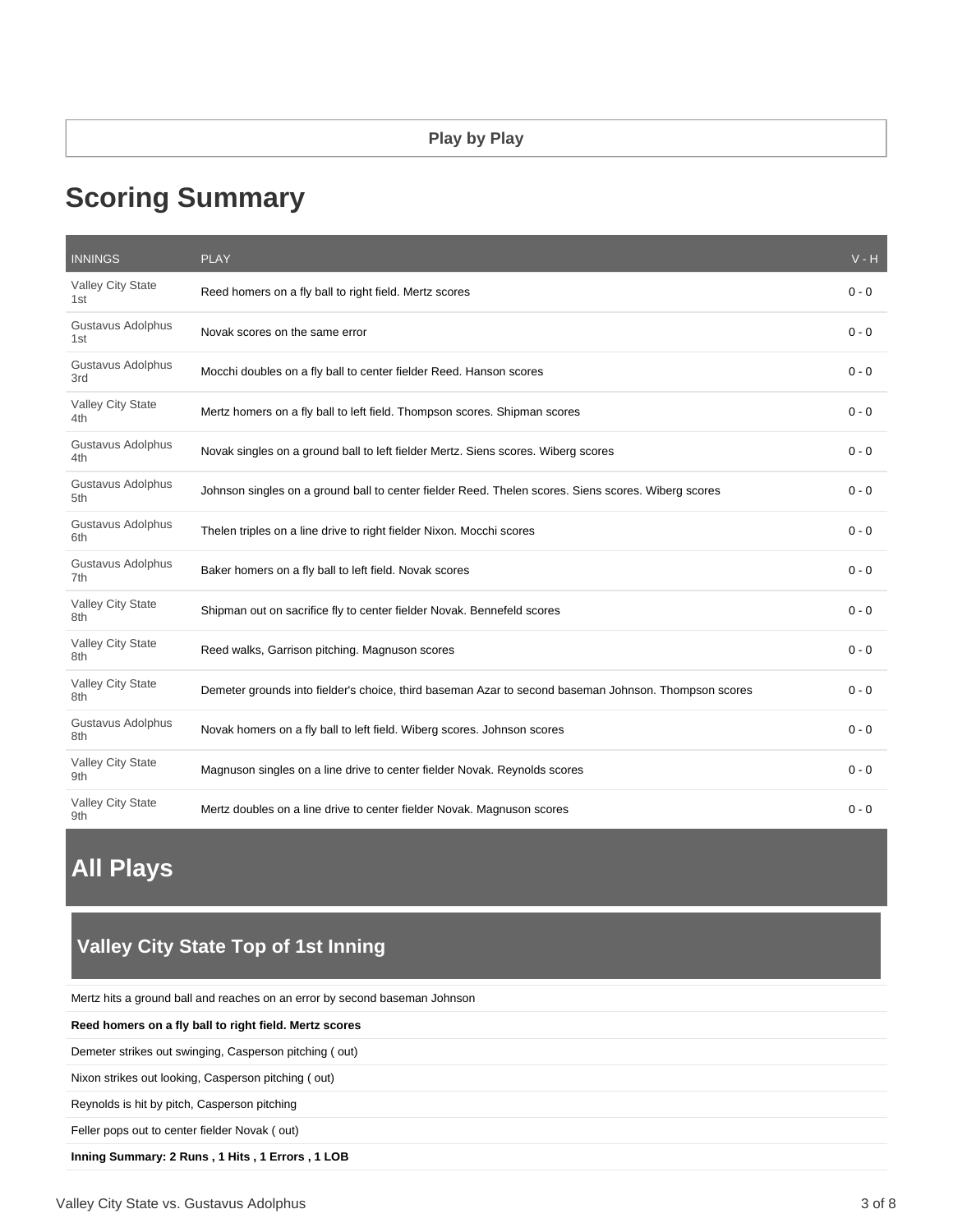## **Gustavus Adolphus Bottom of 1st Inning**

#### Novak walks, Hlady pitching

| Novak steals 2nd |  |
|------------------|--|
|------------------|--|

Hanson singles on a line drive to center fielder Reed

Hanson advances to 2nd on error by center fielder Reed

#### **Novak scores on the same error**

Baker strikes out swinging, Hlady pitching ( out)

Mocchi strikes out swinging, Hlady pitching ( out)

Azar grounds out to third baseman Magnuson ( out)

**Inning Summary: 1 Runs , 1 Hits , 1 Errors , 1 LOB**

### **Valley City State Top of 2nd Inning**

Magnuson reaches on dropped 3rd strike (passed ball)

Thompson walks, Casperson pitching

Shipman strikes out swinging, Casperson pitching ( out)

Thompson picked off at 1st, catcher Mocchi

Mertz strikes out swinging, Casperson pitching ( out)

**Inning Summary: 0 Runs , 0 Hits , 0 Errors , 1 LOB**

### **Gustavus Adolphus Bottom of 2nd Inning**

Thelen walks, Hlady pitching

Siens pops out to shortstop Demeter ( out)

Thelen caught stealing 2nd, catcher Thompson ( out)

Wiberg doubles on a fly ball to center fielder Reed

Johnson grounds out to third baseman Magnuson ( out)

**Inning Summary: 0 Runs , 1 Hits , 0 Errors , 1 LOB**

# **Valley City State Top of 3rd Inning**

Reed grounds out to second baseman Johnson ( out)

Demeter singles on a line drive to center fielder Novak

Nixon strikes out looking, Casperson pitching ( out)

Reynolds strikes out swinging, Casperson pitching ( out)

**Inning Summary: 0 Runs , 1 Hits , 0 Errors , 1 LOB**

### **Gustavus Adolphus Bottom of 3rd Inning**

Novak flies out to center fielder Reed ( out)

Hanson walks, Hlady pitching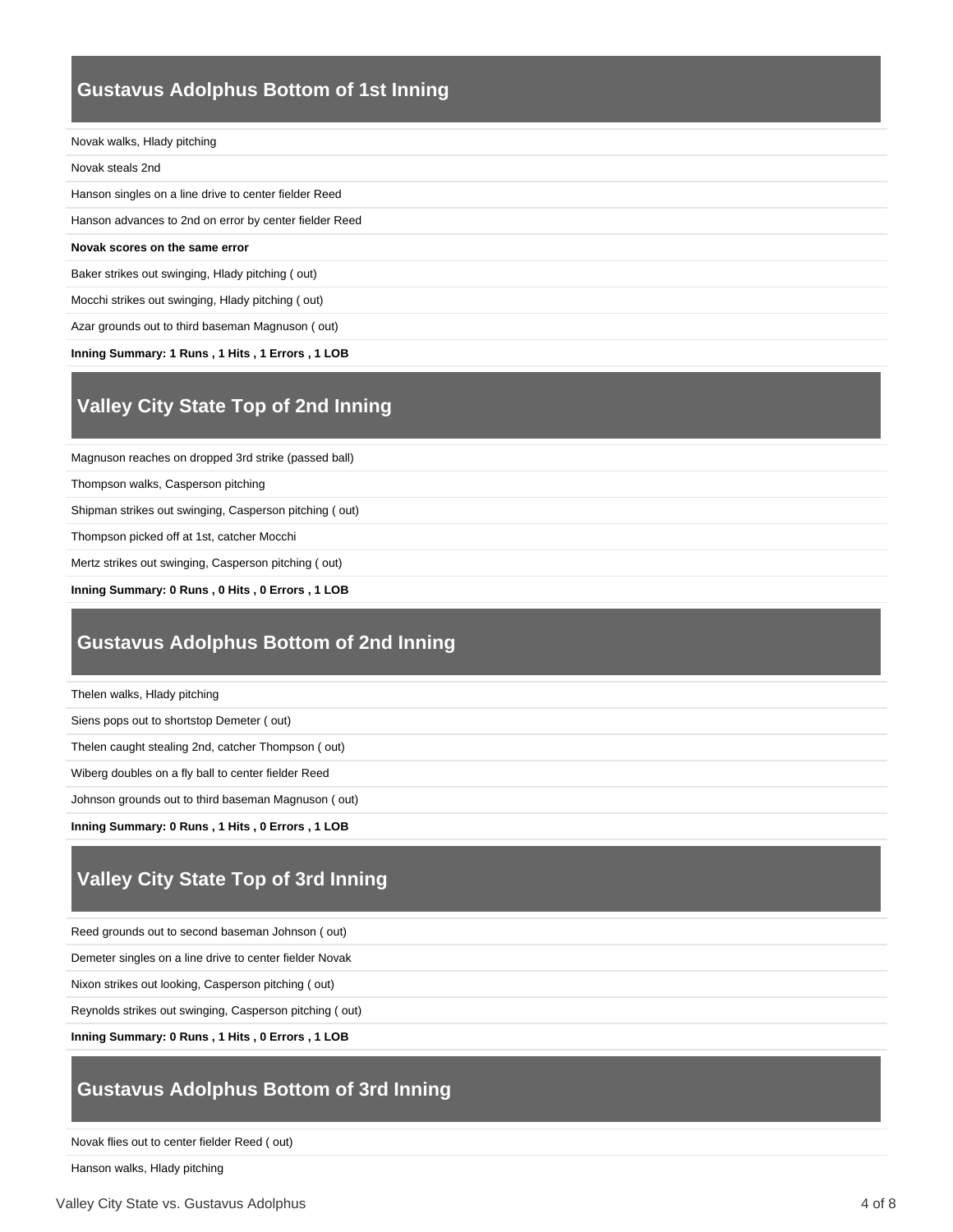| Baker strikes out swinging, Hlady pitching (out) |  |  |  |
|--------------------------------------------------|--|--|--|
|                                                  |  |  |  |

#### **Mocchi doubles on a fly ball to center fielder Reed. Hanson scores**

Lineup changed: Feller in at pitcher

Mocchi caught stealing 3rd, catcher Thompson ( out)

Half-inning ended by out on the base paths ( out)

**Inning Summary: 1 Runs , 1 Hits , 0 Errors , 0 LOB**

## **Valley City State Top of 4th Inning**

Feller strikes out looking, Casperson pitching ( out)

Magnuson singles on a hard ground ball to left fielder Wiberg

Thompson bunts into fielder's choice, pitcher Casperson to shortstop Baker to pitcher Casperson ( out)

Shipman is hit by pitch, Casperson pitching

**Mertz homers on a fly ball to left field. Thompson scores. Shipman scores**

Reed singles on a ground ball to left fielder Wiberg

Demeter is out on foul tip, Casperson pitching ( out)

**Inning Summary: 3 Runs , 3 Hits , 0 Errors , 1 LOB**

### **Gustavus Adolphus Bottom of 4th Inning**

Azar strikes out swinging, Feller pitching ( out)

Thelen grounds out to shortstop Demeter ( out)

Siens singles on a hard ground ball to center fielder Reed

Wiberg singles on a line drive to center fielder Reed

Johnson walks, Feller pitching

**Novak singles on a ground ball to left fielder Mertz. Siens scores. Wiberg scores**

Hanson walks, Feller pitching

Baker flies out to right fielder Nixon ( out)

**Inning Summary: 2 Runs , 3 Hits , 0 Errors , 3 LOB**

### **Valley City State Top of 5th Inning**

Lineup changed: Siegle in for pitcher Casperson

Nixon walks, Siegle pitching

Reynolds grounds into fielder's choice, third baseman Azar to second baseman Johnson ( out)

Reynolds steals 2nd

Feller pops out to center fielder Novak ( out)

Magnuson strikes out swinging, Siegle pitching ( out)

**Inning Summary: 0 Runs , 0 Hits , 0 Errors , 1 LOB**

### **Gustavus Adolphus Bottom of 5th Inning**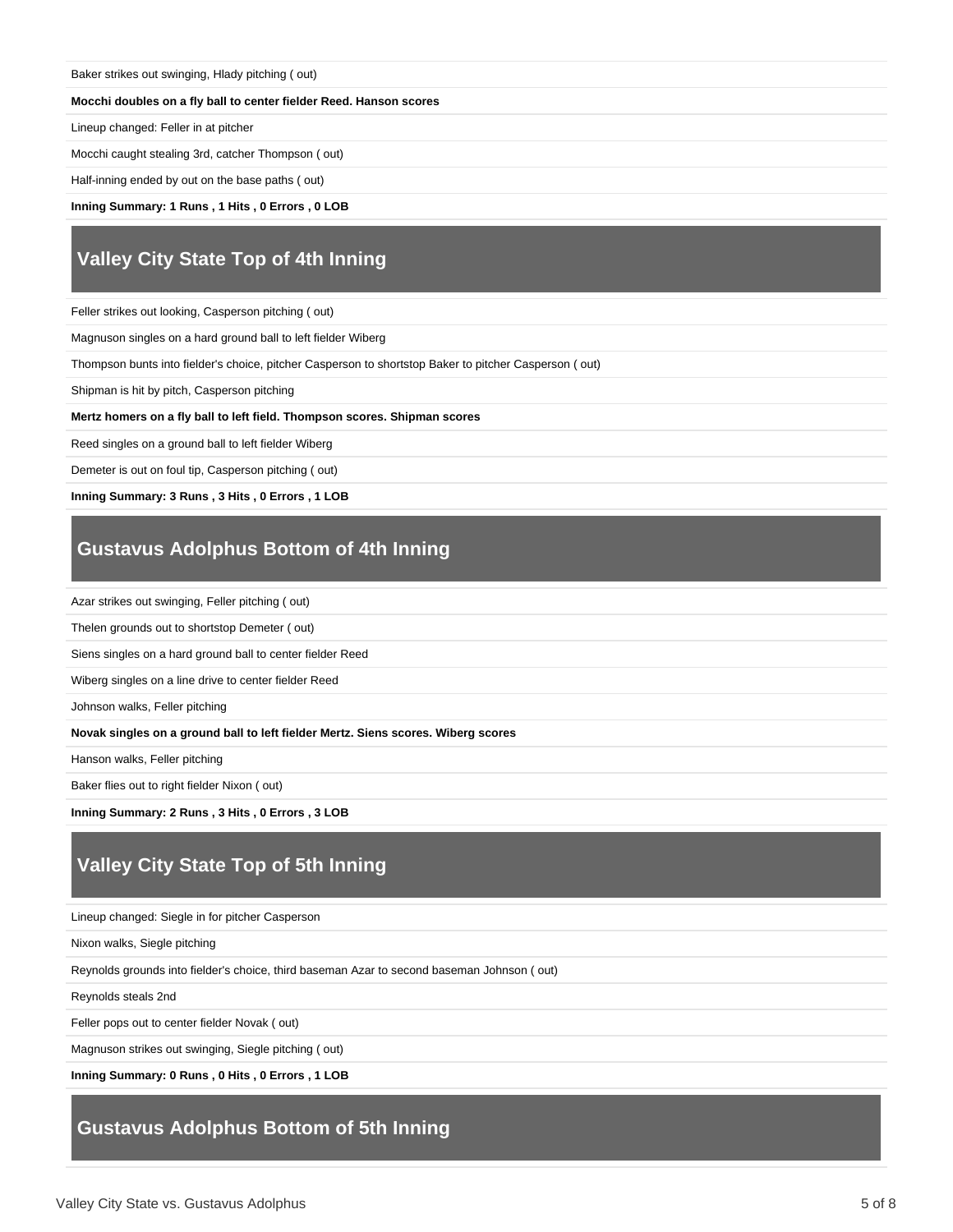Lineup changed: Taylor in for pitcher Feller

Lineup changed: Feller in as designated hitter for Taylor

Mocchi strikes out looking, Taylor pitching ( out)

Azar strikes out swinging, Taylor pitching ( out)

Thelen doubles on a line drive to left fielder Mertz

Siens walks, Taylor pitching

Thelen advances to 3rd on passed ball

Wiberg walks, Taylor pitching

#### **Johnson singles on a ground ball to center fielder Reed. Thelen scores. Siens scores. Wiberg scores**

Novak walks, Taylor pitching

Hanson strikes out swinging, Taylor pitching ( out)

**Inning Summary: 3 Runs , 2 Hits , 0 Errors , 2 LOB**

### **Valley City State Top of 6th Inning**

Thompson pops out to second baseman Johnson ( out)

Shipman singles on a line drive to right fielder Thelen

Mertz strikes out looking, Siegle pitching ( out)

Shipman steals 2nd

Shipman advances to 3rd on error by catcher Mocchi

Reed flies out to left fielder Wiberg ( out)

**Inning Summary: 0 Runs , 1 Hits , 1 Errors , 1 LOB**

### **Gustavus Adolphus Bottom of 6th Inning**

| Lineup changed: May in for pitcher Taylor                            |
|----------------------------------------------------------------------|
| Baker pops out to right fielder Nixon (out)                          |
| Mocchi walks, May pitching                                           |
| Mocchi steals 2nd                                                    |
| Azar strikes out looking, May pitching (out)                         |
| Mocchi advances to 3rd on passed ball                                |
| Thelen triples on a line drive to right fielder Nixon. Mocchi scores |
| Siens walks, May pitching                                            |
| Wiberg walks, May pitching                                           |
|                                                                      |

Johnson grounds out to second baseman Shipman ( out)

**Inning Summary: 1 Runs , 1 Hits , 0 Errors , 3 LOB**

# **Valley City State Top of 7th Inning**

Demeter grounds out to shortstop Baker ( out)

Nixon strikes out looking, Siegle pitching ( out)

Reynolds strikes out swinging, Siegle pitching ( out)

**Inning Summary: 0 Runs , 0 Hits , 0 Errors , 0 LOB**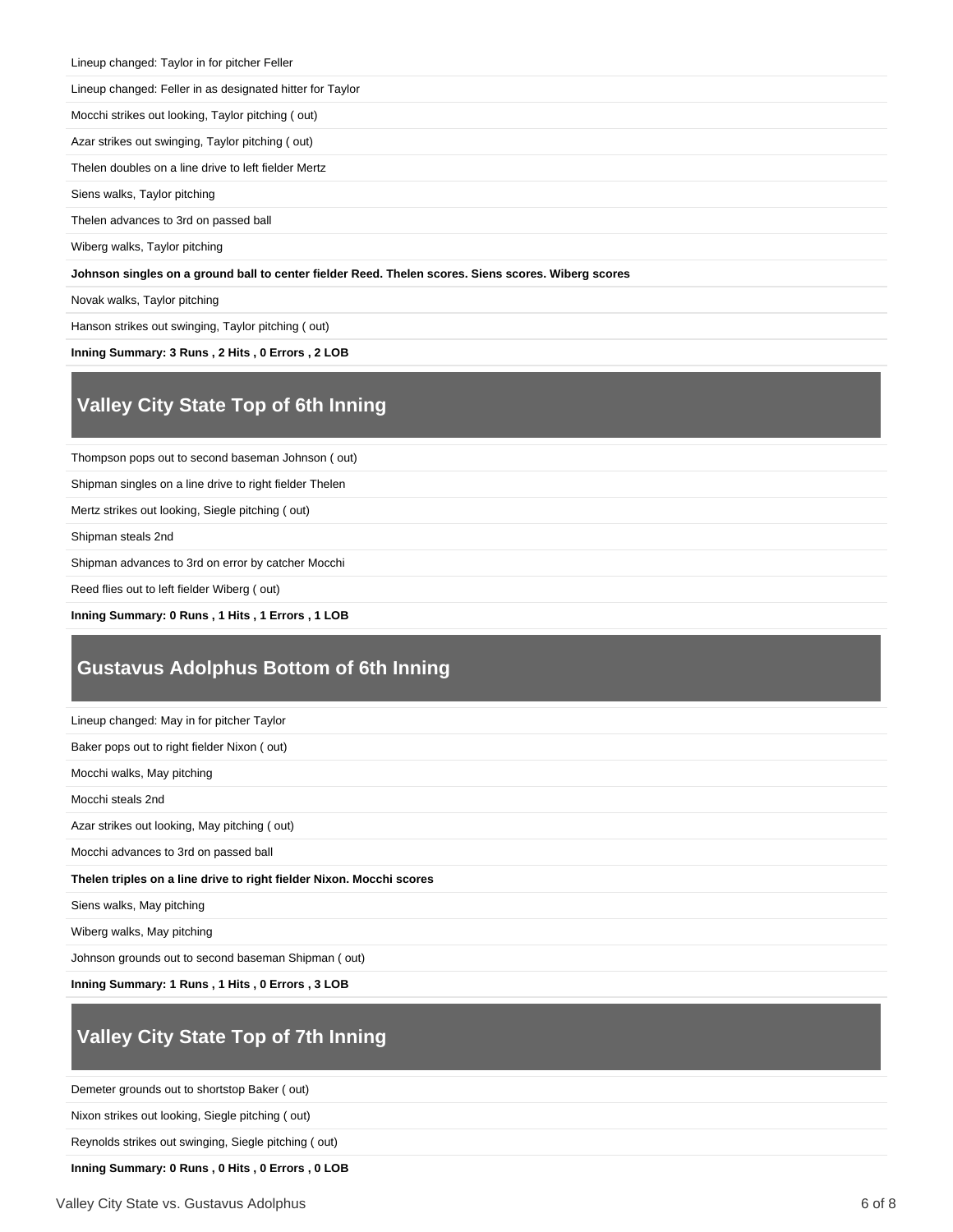### **Gustavus Adolphus Bottom of 7th Inning**

Lineup changed: Brown in for pitcher May Novak doubles on a fly ball to left fielder Mertz Hanson pops out to second baseman Shipman ( out) Novak advances to 3rd on error by pitcher Brown **Baker homers on a fly ball to left field. Novak scores** Mocchi grounds out to third baseman Magnuson ( out) Azar flies out to center fielder Reed ( out)

**Inning Summary: 2 Runs , 2 Hits , 1 Errors , 0 LOB**

# **Valley City State Top of 8th Inning**

Lineup changed: Garrison in for pitcher Siegle

Lineup changed: Bennefeld in for extra hitter Feller

Bennefeld doubles on a fly ball to left fielder Wiberg

Magnuson is hit by pitch, Garrison pitching

Thompson hits a ground ball and reaches on an error by shortstop Baker

**Shipman out on sacrifice fly to center fielder Novak. Bennefeld scores**

Mertz walks, Garrison pitching

**Reed walks, Garrison pitching. Magnuson scores**

Lineup changed: Rademacher in for pitcher Garrison

**Demeter grounds into fielder's choice, third baseman Azar to second baseman Johnson. Thompson scores**

Nixon grounds out to shortstop Baker ( out)

**Inning Summary: 3 Runs , 1 Hits , 1 Errors , 2 LOB**

### **Gustavus Adolphus Bottom of 8th Inning**

Lineup changed: Veneman in for pitcher Brown

Thelen flies out to center fielder Reed ( out)

Siens strikes out swinging, Veneman pitching ( out)

Wiberg doubles on a fly ball to left fielder Mertz

Johnson is intentionally walked, Veneman pitching

#### **Novak homers on a fly ball to left field. Wiberg scores. Johnson scores**

Lineup changed: Kelly in for pitcher Veneman

Hanson walks, Kelly pitching

Baker hits a ground ball and reaches on an error by shortstop Demeter

Mocchi strikes out looking, Kelly pitching ( out)

**Inning Summary: 3 Runs , 2 Hits , 1 Errors , 2 LOB**

### **Valley City State Top of 9th Inning**